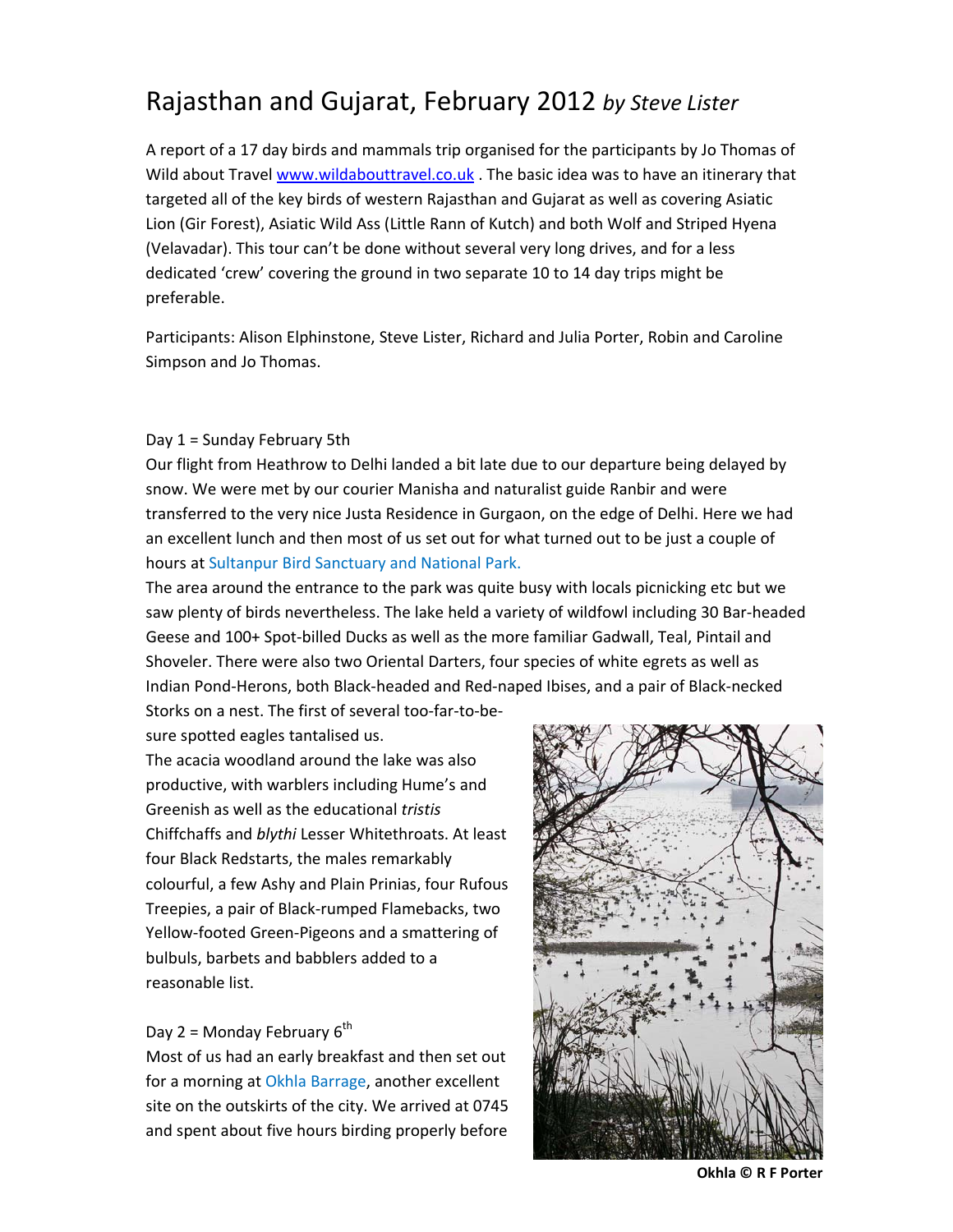the midday heat caused a drop in enthusiasm. Those who had visited Okhla before were pleased to see some improvements to access such as a boardwalk through the tall reeds. Highlights were the species we would not see further west: Striated Grassbird, Yellow‐ bellied Prinia and a fine male White-tailed Stonechat. Three Bluethroats showed well. Two more spotted eagles were again too-far-to-be sure. Large numbers of familiar ducks included two Garganey. Waders included at least ten White-tailed Plovers. As well as large numbers of Black‐headed and a few Brown‐headed Gulls we had good views of a few *barabensis* Caspian Gulls.

Then off to the railway station for the 1625 Awadh Assam Express overnight train to Bikaner, avoiding a very long drive. Our second class sleeper accommodation (there was no first class on this convenient train) had nothing at all to recommend it. I would hate to see third class.

Day 3 = Tuesday February  $7<sup>th</sup>$ 

Arriving at Bikaner at 0545 we happily left the train and made for the Lalgarh Palace heritage hotel where we used a couple of rooms for washing and changing and then had breakfast. After what seemed an age in which our two guides and driver contrived to take us round in circles we eventually found our way to the local carcass dump area. On the way we found our first big target



**Yellow‐eyed Pigeon © R F Porter**

bird, Yellow‐eyed Pigeon: a loose flock of at least 35 feeding in open acacia woodland. Moving on to the dump (actually we never got to the bit where the carcasses are) we

arrived amongst hordes of large raptors. Loads of Black Kites, 250 Egyptian Vultures, two Black Vultures, a few Eurasian Griffons, at least 50 Steppe Eagles, three Greater Spotted Eagles, and two juvenile Imperial Eagles. Looking at anything else was difficult but there were plenty of Grey Francolins and Common Babblers (could just as well be called Desert Babbler) and both Desert and Variable Wheatears.

After an all‐too‐short hour or so at the dump we had to move on. Next stop was the famous village of Kheechan where locals feed thousands of Demoiselle Cranes. Early morning is best, but it was not possible to fit this into our busy



**Demoiselle Cranes, Kheecan © R F Porter**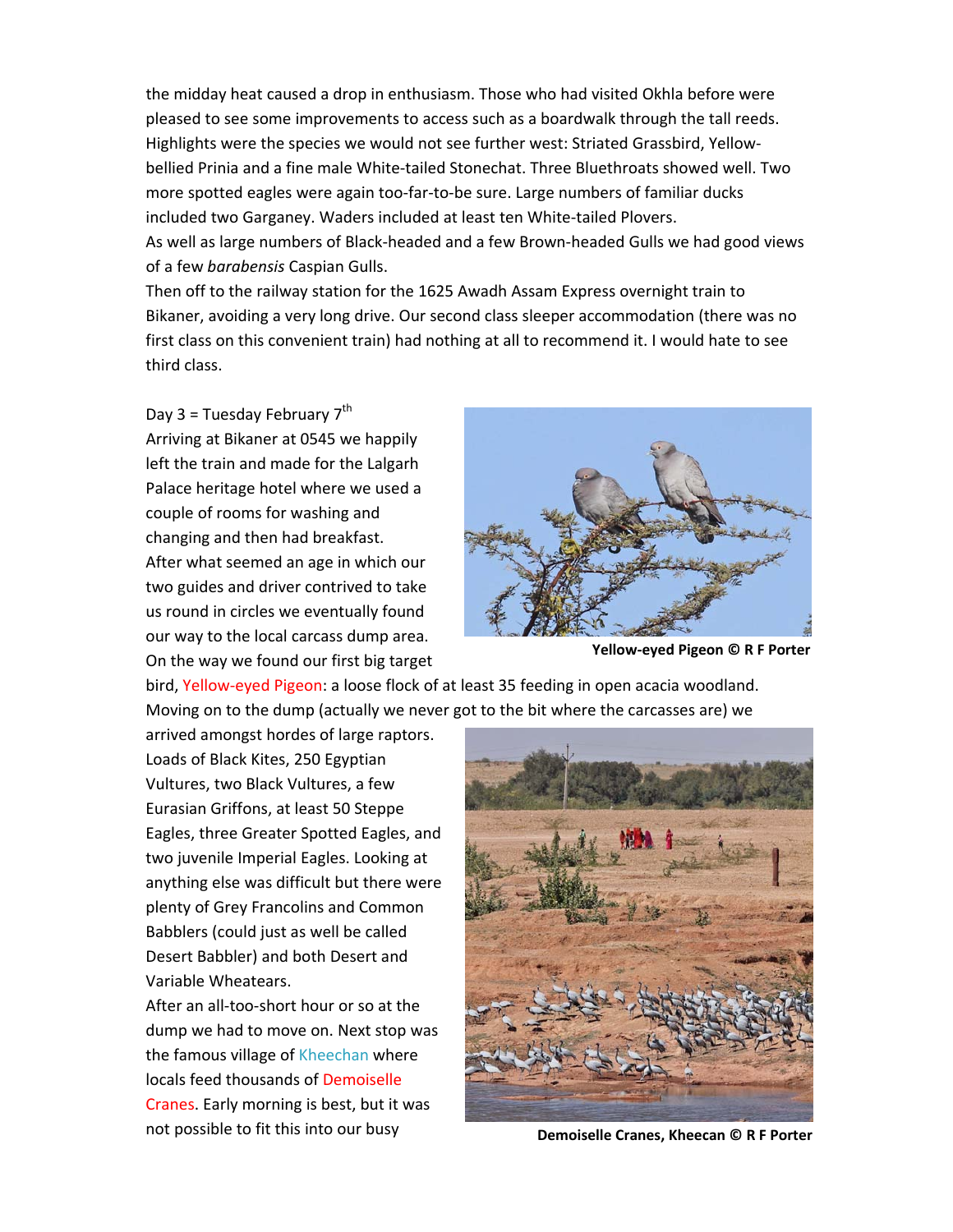schedule without adding an extra night. Nevertheless, a drive around the edge of the village found at least 800 near the irrigation ponds that also held 450 Ruffs and an assortment of ducks, hirundines and wagtails. Later on we would see thousands more cranes.

On the move again, with a late lunch at a roadside restaurant that took a lot of finding. Not much chance for birding in the afternoon as it was still a long drive to Jaisalmer and beyond, but we did manage a stop looking for bustards which produced two Tawny Eagles, our first two Isabelline Shrikes and 12 Chestnut‐bellied Sandgrouse. Later a flock of 40+ Bimaculated Larks flew across the road.

It was after dark by the time we arrived at the Prince Desert Safari Camp. Not quite what we expected – one of a scattered line of very touristy camps along the main road rather than being on its own out in the middle of nowhere. Jo's warning about it being cold at night was right, though.

Day  $4 =$  Wednesday February  $8<sup>th</sup>$ Early breakfast just as it was getting light and then away for a full day in Desert National Park. The drive there produced a perched Laggar Falcon – the first of at least three during the day. Arriving at the park entrance we were pleased that the checking‐in process was quick and easy, unlike the previous system that involved a day traipsing around Jaisalmer. And it turned out we were the only people in the park all day.

We transferred from our minibus to two wooden camel carts that were to be our base for the day. This worked well, as the two guys who led the camels knew where to go and seemed to have excellent eyesight. They soon found us one of the big targets, Great Indian Bustard – at least ten including six males together. They were quite wary but the guides manoeuvred the carts well so as to give us good views.

Raptors were conspicuous in the very



**Laggar Falcon © R F Porter**



**Great Indian Bustard © R F Porter**

open habitat. Eagles included three Tawny, two Steppe and a Greater Spotted; at least ten

Long-legged Buzzards; two Eurasian Griffon, five White-rumped, two Black and two Redheaded Vultures; two male Pallid Harriers plus a male Hen Harrier. And the three Laggars of course, two of which were nesting near the park buildings.

Common Babblers, White‐eared Bulbuls and Southern Grey Shrikes were all numerous, as were Short-toed Larks. Bimaculated Larks and Black-crowned Sparrow-Larks were also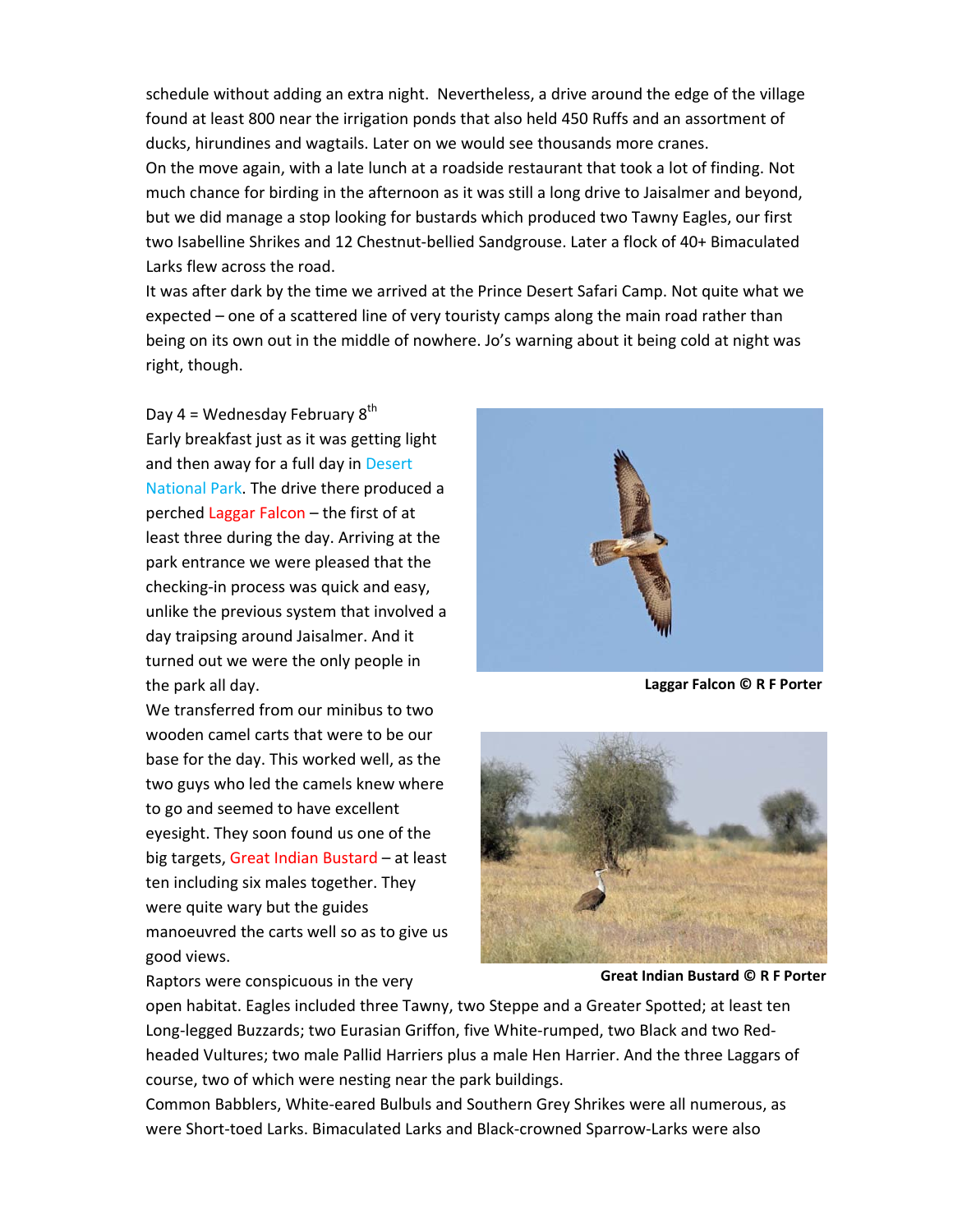common, along with 'Punjab' Ravens and both Isabelline and Desert Wheatears. We had a single Rose-coloured Starling and a glimpse of an Asian Desert Warbler.

Late afternoon we left the camel carts and moved back into the minibus to drive up and down the tarmac access road until dark. Along the road we first found a male Stoliczka's Bushchat and later a female, interspersed with a group of six Rufous‐fronted Prinias, both key target species and adding to an excellent day.

Day 5 = Thursday February  $9<sup>th</sup>$ As we were packing up to leave the desert camp we saw flocks of 35 Rose‐ coloured Starlings and 55 Bimaculated Larks.

Only about 6km along the road to Jaisalmer we pulled off onto a large bare area with a few small rocky hills. Here we saw two Desert Larks on the edge of their range, two Red-tailed Wheatears, a flyover Hoopoe Lark, 13 Black‐bellied Sandgrouse and a male Pallid Harrier.



**Red‐tailed Wheatear © R F Porter**

Next stop was near the village of Ludarwa where we added another Red-tailed Wheatear and three more Desert Larks as well as four Rufous-fronted Prinias, four Long-billed Pipits, a Short‐toed Eagle and a White‐eyed Buzzard.

Gadisar Lake at Jaisalmer, or rather the acacia woodland around it, produced a Plain Leaf Warbler for two of us as well as a singing Sykes's Warbler and an adult Imperial Eagle. We

started to get confused by Lesser Whitethroats that looked like *blythi* but sounded like *minula* are supposed to sound.

Our last stop of the day was at a carcass dump near Jodhpur. Despite there being loads of raptors there we could not pick out anything different.

It was again after dark when we arrived at our accommodation, the wonderful Fort Chanwa at Luni.



**White‐eyed Buzzard © R F Porter**

# Day  $6$  = Friday February  $10^{th}$

We saw three Small Minivets soon after leaving Fort Chanwa but otherwise our journey to the next stop, Kumbhalgarh, was uneventful. We arrived at The Haveli Resort in time for lunch and did some birding around the garden, adding a few species including Black‐lored (or Indian Yellow) Tit and Plum‐headed Parakeet.

After lunch we spent four hours on a very up-and-down path through the hills. We spent some time trying to get views of at least five glimpsed Red Spurfowl but without much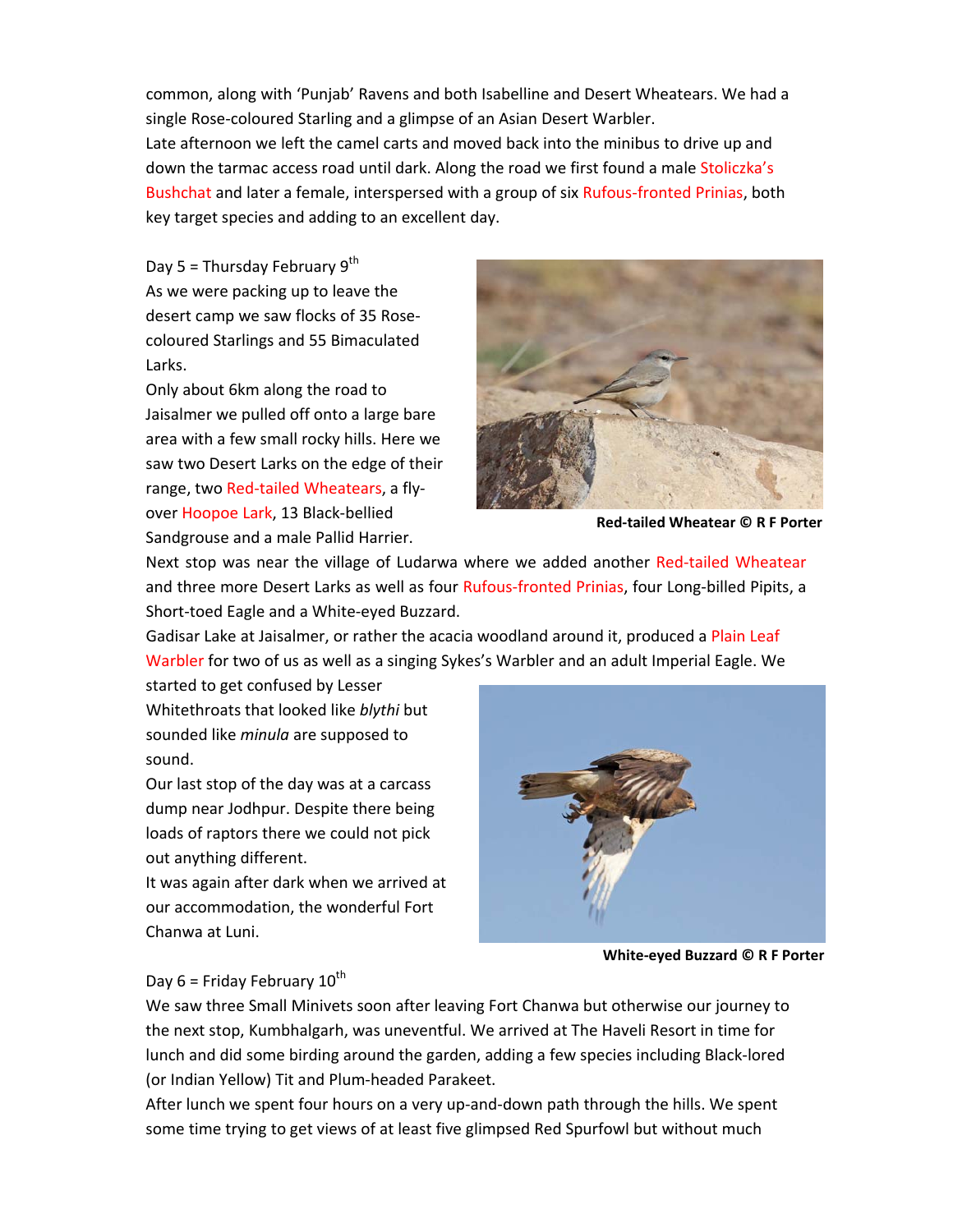success. Easier were a group of six Common Rosefinchs and various flycatchers – a male Tickell's Blue, a male Ultramarine, at least eight Red‐breasted and two Grey‐headed Canary. Both White‐browed and White‐spotted fantails showed well, as did three Sulphur‐bellied Warblers. Overhead we saw a Bonelli's Eagle and a Changeable Hawk‐Eagle as well as small groups of both Alexandrine and Plum‐headed Parakeets.

#### Day 7 = Saturday February 11th

We started out along the road just downhill from the impressive fort at Kumbhalgarh. The highlight here was at least 12 White-capped Buntings which were coming to drink at a water pump. We also saw a male Crested Bunting, a distant Blue Rock Thrush on the ramparts, and a few Red‐rumped Swallows. Moving down to an irrigated area below our hotel we added Yellow‐crowned Woodpecker, four more Sulphur‐bellied Warblers and 25+ Chestnut‐ shouldered Petronias.

Lunch was at the Arbuda restaurant on the way to Mount Abu. Across the road was a large lake which we christened Arbuda Bund. An hour here was very productive and we could

have spent a lot longer there. Over a hundred Spoonbills, 15 Woolly‐necked Storks, 15 Painted Storks, a Black‐necked Stork, 28 Great Black‐headed (Pallas's) Gulls, six Small and three Oriental Pratincoles, an Osprey, five Ruddy Shelducks, 24 Comb Ducks, ten Garganey, a Dalmatian Pelican, and, at ast, an Indian Spotted Eagle that convinced at least most of us. Before starting to climb up to Mount Abu Ranbir called a halt when he spotted three Indian Coursers not far from the



**Green Avadavat © J Tiwari**

road; we also had six Yellow‐wattled Lapwings on the journey.

We went straight to the key site at Mount Abu, a dry agricultural area beyond the town. Here we soon found a small flock of Green Avadavats, the main reason to visit this area. They were feeding with c30 Indian Silverbills and at least five Crested Buntings were in the area too. On the way back to the town a Red Spurfowl slowly crossed the road in front of the bus.

Our overnight accommodation was the rather grand but a little rundown Jaipur House.

#### Day 8 = Sunday February  $12^{th}$

We packed up and then had another hour in the Green Avadavat area. This time we had great views of at least 11, along with a Plain Leaf‐Warbler, 50+ Chestnut‐shouldered Petronias and 12 Oriental Turtle Doves.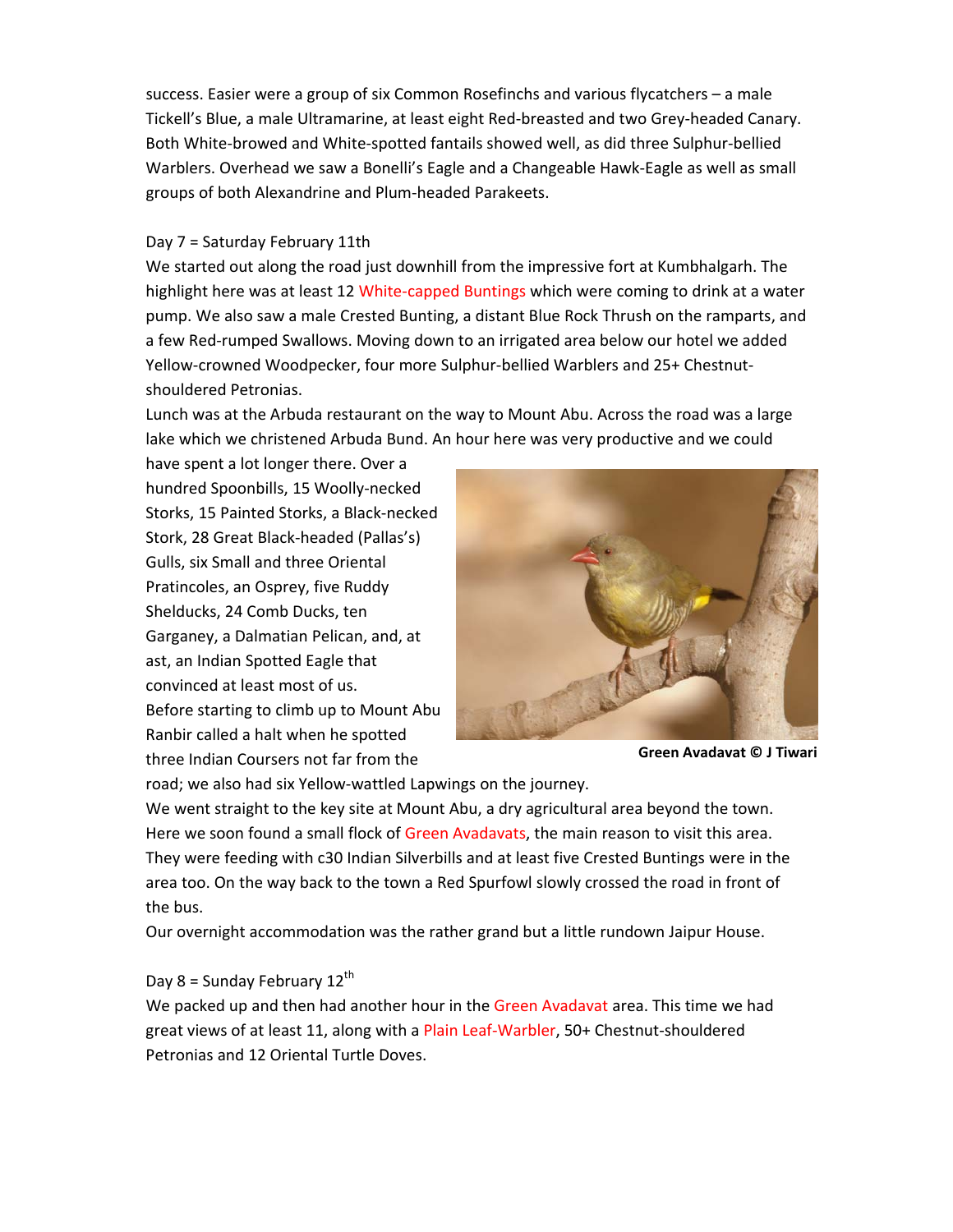Then we had a longish drive to Rann Riders lodge at Dasada on the edge of the Little Rann of Kutch. We were soon watching the staked‐out Pallid Scops‐ Owl at its day‐roost in the gardens. Late afternoon we were driven in an ancient and rather uncomfortable open‐ sided truck to visit a nearby huge wetland area called Nava Talav. Here there were vast numbers of birds as well as a herd of Asiatic Wild Asses that unfortunately seemed to be hassled by a school group. Estimates of some of the birds included 1000+ Greylag Geese, 120 Lesser and six Greater Flamingos, 220 Spoonbills, 20 Great White Pelicans, 11 Dalmatian Pelicans, three Greater Spotted Eagles, 7000 (yes, 7000 – Richard's count) Demoiselle Cranes, 300 Common Cranes, and 90 Small Pratincoles. Plus uncountable ducks. In the evening a brief drive over the fields across the road from the lodge produced at least two Sykes's Nightjars as well as two unidentified nightjars. The lodge staff do this for birding guests as a matter of course.

Despite hopes of being able to arrange otherwise the evening was beer free. Gujarat, unlike Rajasthan, is a dry state where alcohol is concerned. Supposedly anyway.



**Pallid Scops Owl © R F Porter**



**Sykes's Nightjar © R F Porter**

## Day 9 = Monday February  $13^{th}$

Two sessions birding from the same open‐sided truck. Not ideal as we seemed to go past a lot of things we would have liked to look at properly, both on the to-and-from journeys and at the destinations. The travelling distances were rather longer than we expected. The morning session was the Little Rann proper – salt flats and vegetated areas on slightly higher ground. We saw two of the main target species, Macqueen's Bustard, one fairly close and one very distant. Other good birds were a Hoopoe Lark on the ground close up, a Red‐ necked Falcon, and our first (of many) Rufous‐tailed Larks. And we finally got to grips with *minula* Lesser Whitethroats that both looked and sounded right: most world species lists now have this as a separate species.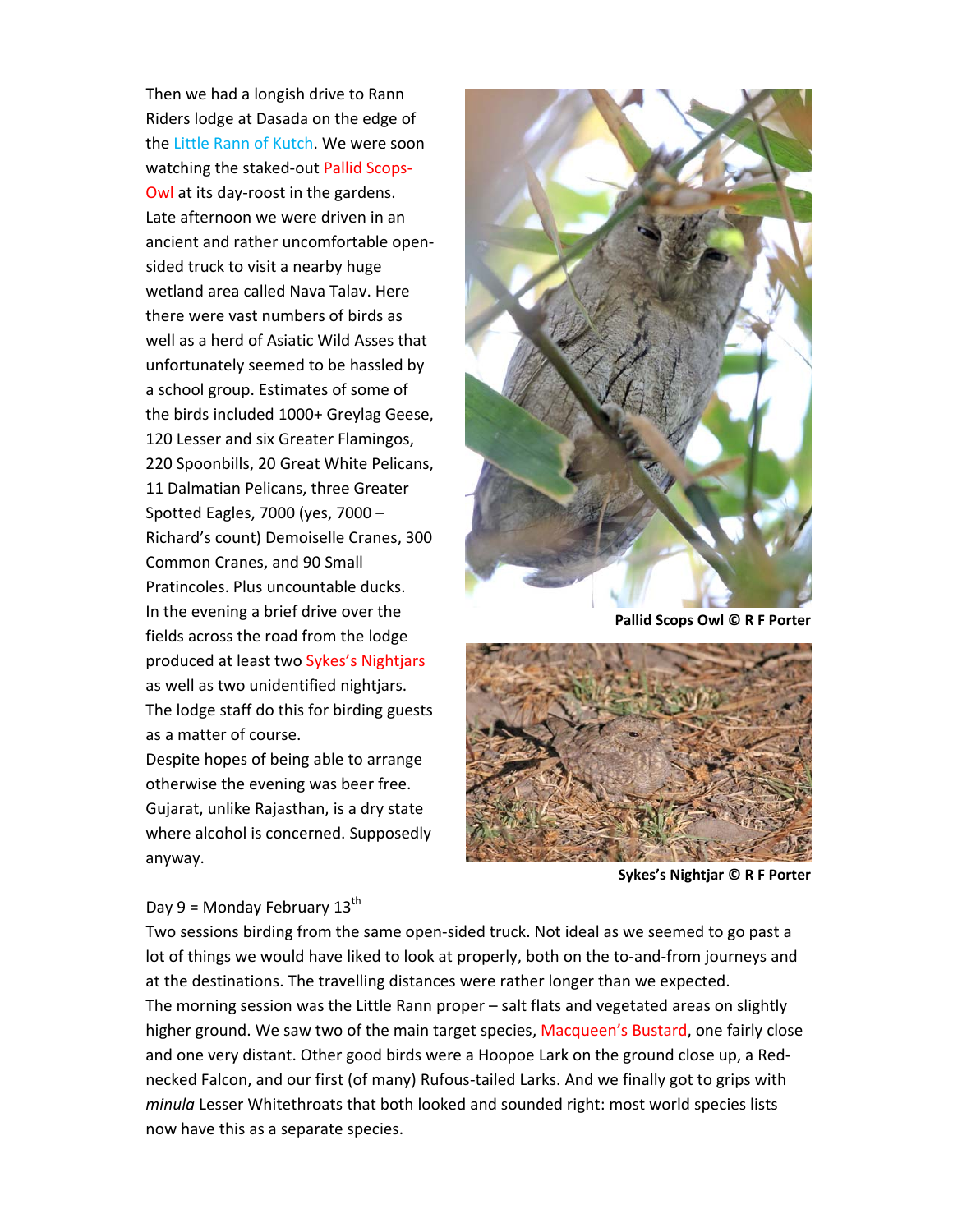The afternoon session was a visit to a different wetland, Vanod. Here views were not as good as at yesterday's site as we were very much on the edge. However we did see seven Sarus Cranes, a *fulvescens* Greater Spotted Eagle, and, on a field nearby, two Sociable Plovers. Numbers of the plovers vary from year to year and this was a poor one.

Day 10 = Tuesday February  $14<sup>th</sup>$ Transfer from the Little Rann to the Great Rann. On the way we passed a large area of saltpans where we counted 32 grey Western Reef‐Egrets along one side of the road – how many white ones there were is anyone's guess. Not much else on the journey except a field with 14 Indian Coursers. We arrived at Jugal Tiwari's CEDO (Centre for Estuary and Desert Studies) mid afternoon and after a short rest we set out for a scrubby area known as Fotmahadev with a local guide. In two and a half hours here we saw all but one of the four main targets: a superb White‐naped Tit, three or four Marshall's Ioras, and a male Painted Sandgrouse. Other good birds here included ten or so Sykes's Larks, four Grey‐necked Buntings, three Common Woodshrikes and two Oriental Honey Buzzards.

As well as the lack of beer etc we had to contend with strict vegetarian food at CEDO. Not even any eggs until we pleaded for them.



*Minula* **Lesser Whitethroat © R F Porter**



**White‐naped Tit © R F Porter**



**Marshall's Iora © R F Porter**

Day 11 = Wednesday February  $15<sup>th</sup>$ 

An early start to be at the Fulay fields by dawn. Here Jugal met up with his local scouts and before too long we had seen first a female and then a male Grey Hypocolius in the hedges around this their only regular site in India.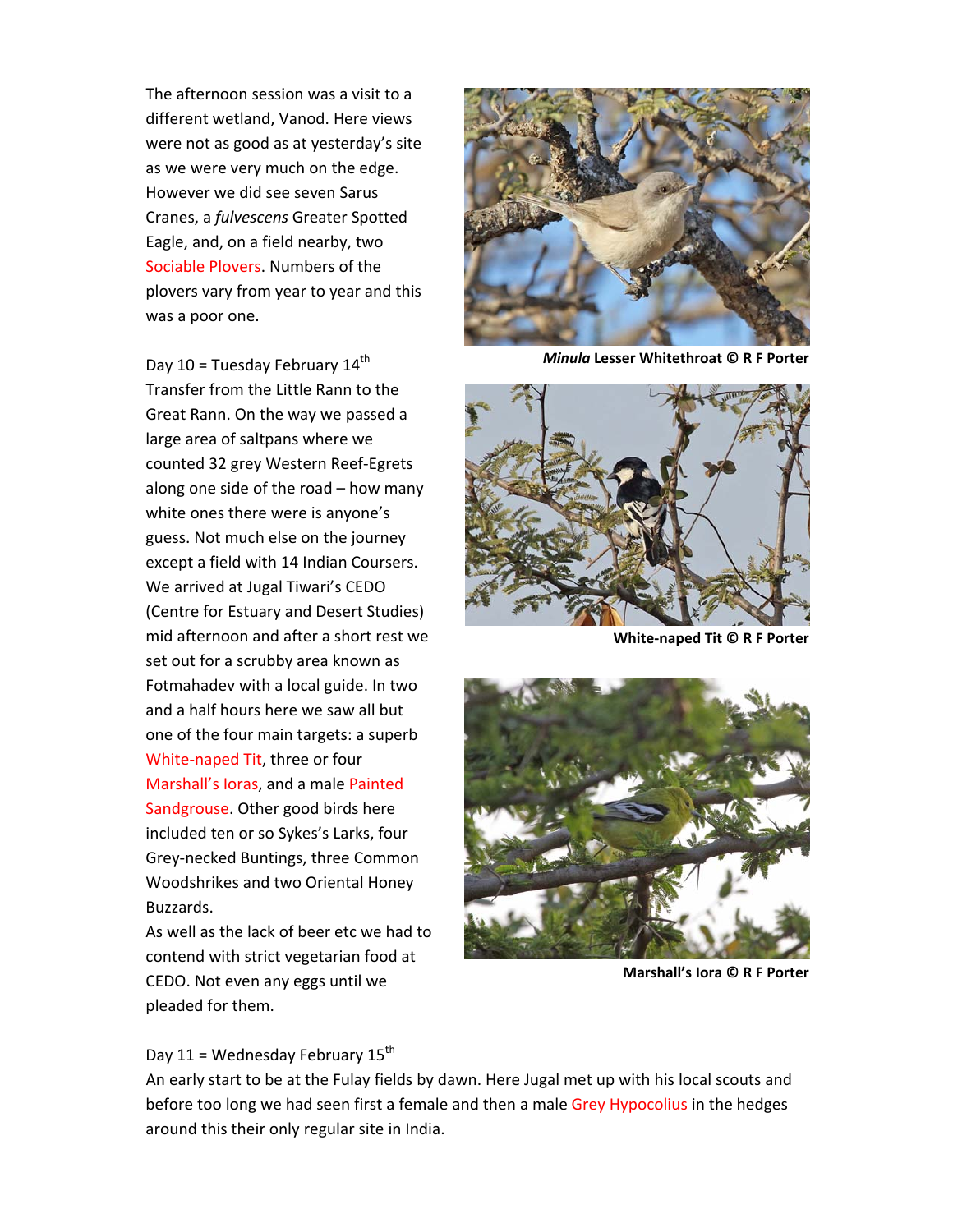Despite it being a new bird for most of us it was a bit of an anticlimax as everything was so orchestrated and Jugal had guaranteed us success. Glimpses of Indian Eagle Owl and Sirkeer Malkoha were all else of note. We had breakfast near a large rock‐pile in an open area, the rocks being frequented by a Red‐tailed Wheatear. The rest of the day we explored several areas around Chhari village. The obvious highlight was stumbling upon a

flock of ten Pale Rock Sparrows (Pale Rockfinches). Jugal had seen a much larger flock a few km away two or three weeks earlier but these are the first records for the Indian subcontinent of what is essentially a Middle Eastern bird. We also saw an Asian Desert Warbler, a Booted Eagle, a few Alpine Swifts (scarce locally), a Stoliczka's Bushchat and a Grey‐necked Bunting. And we heard a Water Rail in a reedbed, very scarce locally.

Day 12 = Thursday February  $16^{th}$ An early start for a trip to the Gujarat coast. Our first stop was at a river mouth in Mandvi: small numbers of waders but nothing to get excited about.

Then on to the very extensive beach and mudflats at Modhva, 15 km from Mandvi. This was superb, with large numbers of a variety of birds. The main targets were Crab Plover, of which we saw at least 26, and Great Thick-knee, three.



**Grey Hypocolius © R F Porter**



**Stoliczka's Bushchat © R F Porter**



**Great Thick‐knee © R F Porter**

Other waders included five Terek Sandpipers, 10+ Greater Sandplovers, 50+ Lesser Sandplovers, 20+ Kentish Plovers and a Great Knot. Two Heuglin's Gulls, five Slender‐billed Gulls, three Caspian Terns, 20 Lesser Crested Terns, 60 Little Terns. 18 Dalmatian Pelicans. We decided to have lunch in a restaurant in Mandvi rather than rushing back to CEDO. Then in the afternoon we made a return visit to the Fotmahadev area, seeing the same range of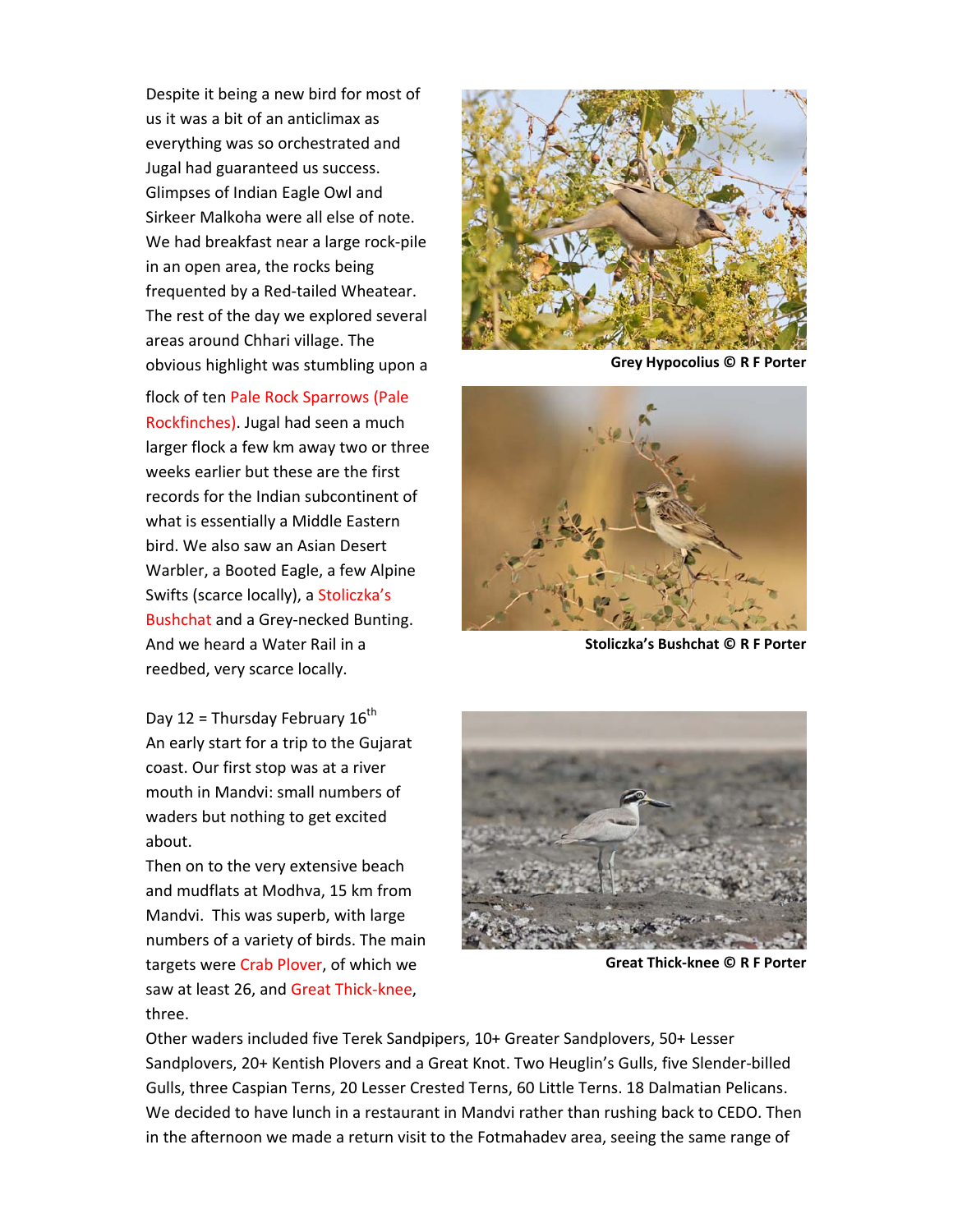species as on our visit two days before but with the addition of two rather unco-operative Rock Bush‐Quails, the last of the main targets there.

### Day 13 – Friday February 17th

Jo returned home on this day.

The rest of us left CEDO after breakfast for the long journey to the Forest of Gir. We saw very little on the journey, just an Indian Bush‐Lark at one stop and our first seen, as opposed to heard, Spotted Owlet. Our lunch stop was as at the Orchard Palace in Gondal: we ate with a very polite and serene American gentleman who we found was Patrick McCollum, the human rights campaigner and peace negotiator.

A large lake on the road a few km before Gir prompted a short stop. 60 Black Ibises and 150 River Terns were around the water, along with six rather large crocodiles, and we found both an Eastern Orphean Warbler and a Wryneck in the acacias.

An hour birding around the Gir Birding Lodge produced little beyond 15 Small Minivets and our first encounter with another birding group.

Day 14 – Saturday February  $18^{th}$ Our first jeep safari into Gir National Park followed Route 3 and began with two Collared Scops‐Owls in a roadside tree‐ hole, soon followed by three Mottled Wood‐Owls well hidden in a tree. Otherwise it was rather slim pickings, with two Crested Tree‐Swifts and 35 Alpine Swifts overhead, four Large Cuckoo‐ Shrikes, a Brown‐capped Woodpecker and three Brahminy Starlings probably the best. The second half of the morning we walked from the lodge a little way downstream along the nearby river. A Yellow Bittern and a Western Reef‐Egret were surprises, and we had good views of five Tawny‐bellied Babblers.

After lunch we took another jeep safari into the park, this time on Route 2. We were in two jeeps and between us we saw



**Asiatic Lion © R F Porter**

ten Asiatic Lions, one a superb roaring male that we had all to our selves. Birdwise highlights were a male White-bellied Minivet for one jeep and a perched Grey Nightjar.

#### Day 15 – Sunday February  $19<sup>th</sup>$

Robin and Caroline returned home today. For the remaining four of us it was another long transfer day. The journey produced little beyond a group of 12 Sykes's Larks drinking at a roadside puddle and later 105 Indian Cormorants on a canal.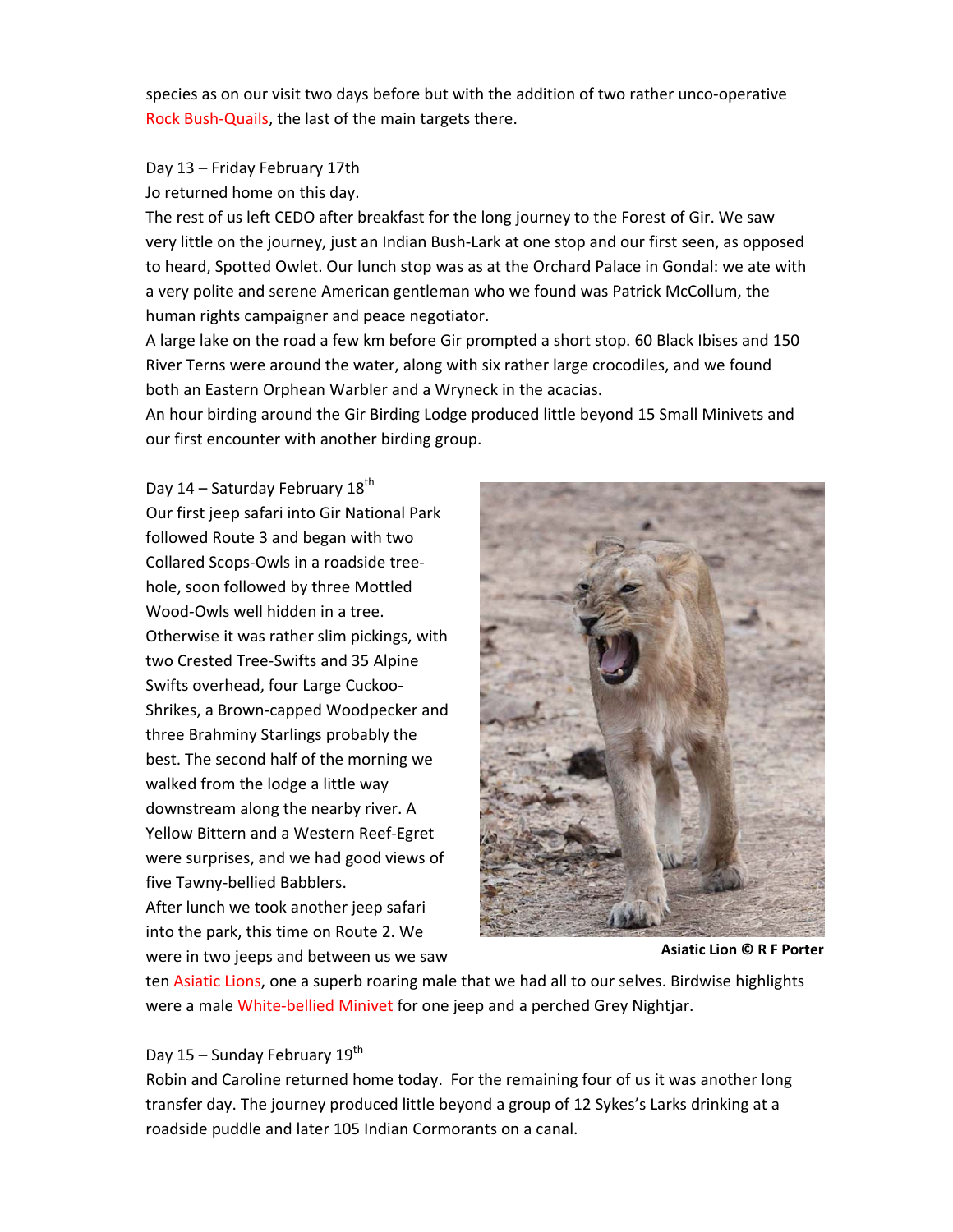We arrived at Velavadar at about 1430 and immediately decided it was too hot to go birding. Even at 1630 we just sat in the shade before eventually going for a slow walk out from the lodge. As evening approached 20+ Pallid and 50+ Montagu's Harriers passed over the lodge heading into their famous roost, the largest in the world, in the national park. The Black Buck Lodge at Velavadar is superb. The 'rooms' are actually bungalows with very high standards of fittings and nice seating outside both front and back giving views over the grassland and, for some, a waterhole.

Day  $16$  – Monday February  $20<sup>th</sup>$ We (eventually) had an early breakfast and were ready to have the first of our three safari drives in the park by 0700. We used a smart modern vehicle owned by the lodge: it had quite a high back and enough space for all six of us in comfort. Unfortunately we became increasingly frustrated with the national park gate staff. There seemed to be different rules and regulations each time we entered. Once they insisted that six people could not travel in one vehicle so one of our guides had to stay behind. Twice they insisted we had to have a local guide who turned out to be an elderly gent who had been at the park since it opened: in a way this was good as he knew the place well and was in touch with his two sons who were also guides. He knew where the Striped Hyenas were hiding out and also got us onto Wolves on two of the three drives. But he knew nothing about birds or birders.



**Indian Grey Wolf © R F Porter**



**Blackbuck © R F Porter**

Anyway, this morning we got away with all of us in the vehicle and no guide. We had about four hours in the park and covered all of it, the main area of grassland on one side of the road and an area with nice wetlands as well as grass on the other. We were all impressed with the hordes of very smart Blackbucks. The birding was steady rather than spectacular but there were impressive numbers of Black‐shouldered Kites and small numbers of eagles – two Tawny, two Short‐toed and a Greater Spotted.

The 'siesta' period at the lodge produced the only Singing Bush‐Lark of the trip as well as an Eastern Orphean Warbler.

Our afternoon drive started at 1600, with the elderly guide. The obvious highlights were mammalian, with six Wolves (two loping across the plain and then a female with three large cubs) and a Striped Hyena. The only new bird of note was a male Painted Francolin.